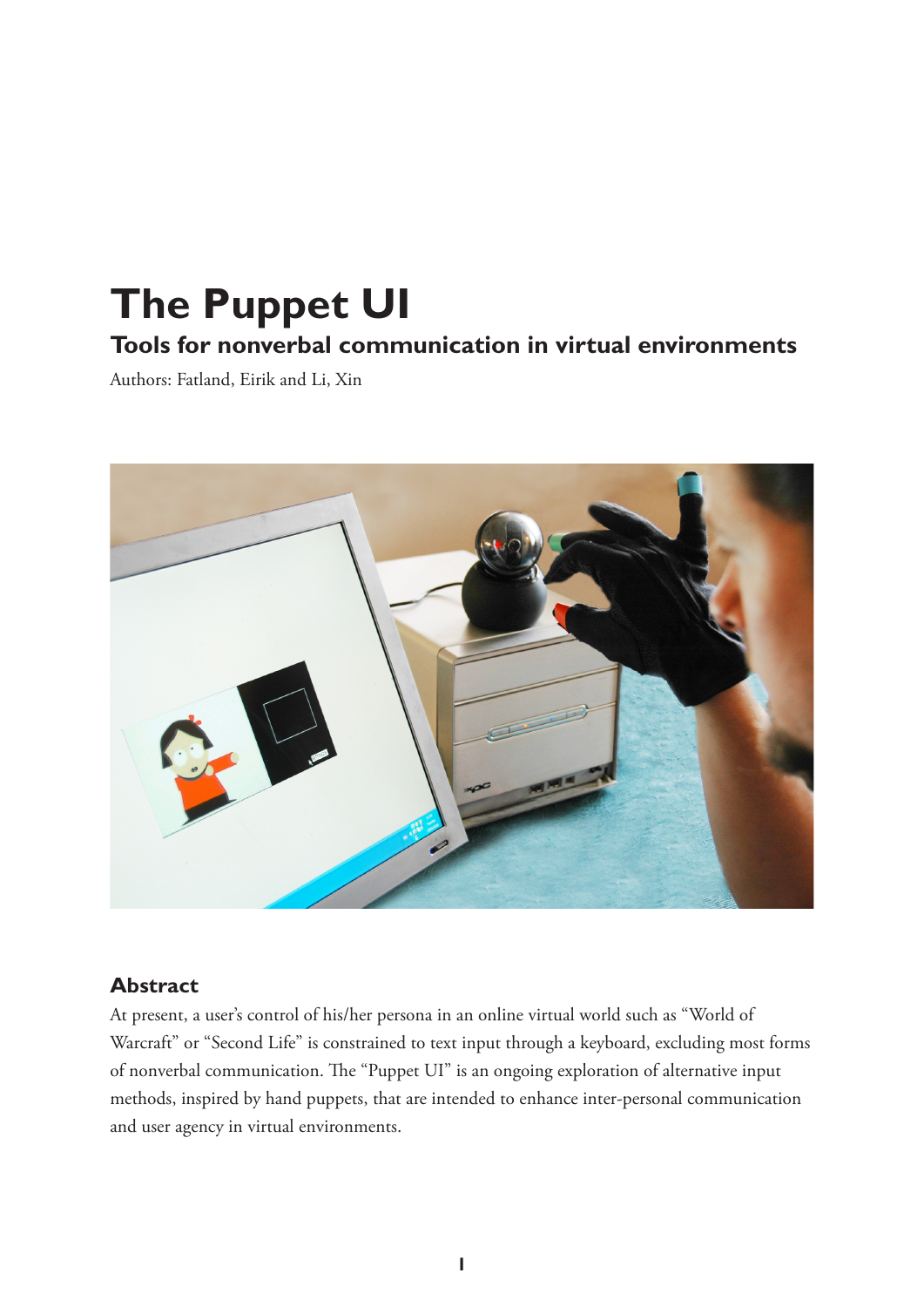## *1. Introduction*

For most citizens in the industrialized world, and especially for the younger generations, computer-mediated communication tools such as e-mail, weblogs, social software, instant messaging and web fora have become integral to everyday life. With the exception of dedicated audio and video services, such as Skype or YouTube, online communication is primarily conducted through text.

Reliance on text communication is especially obvious and puzzling in so-called "Virtual Worlds" that frame their communities within an imitation of the physical world and represent their users as virtual, animated personae called "avatars". In terms of technology, text chat is the simplest solution to the needs of computer mediated communication. In terms of culture, the written word conceals its writer, and allows for anonymity and role-play in the virtual environment. However, it is poorly suited to carry the breadth and depth of inter-human communication – much of which relies on nonverbal signals.

To the degree that an avatar can mimic the human body, it is controlled through a mouse and keyboard, and relies on static pre-recorded animations for movement, activated through a text command or button click. Such interfaces are cumbersome, and map poorly to user intentions. A better input method would facilitate real-time control of avatar gesture and posture as well as movement, a seamless connection between the user's nervous system and avatar locomotion.

The "Puppet UI" is a proposed input method for avatar-based communication in virtual environments. Our goal is to facilitate user expression of bodily and vocal nonverbal signals. In designing this input method, we are taking our inspiration from hand puppets - user interfaces that predate the Internet by millennia, and are well-understood and well-tested ways of animating a virtual persona. In developing the Puppet UI, we are using an iterative design process, involving benchmarking, user studies, low-fidelity and working prototypes. This paper outlines the context of this work, and presents the results of the first iteration.

An iterative design approach requires a certain degree of flexibility. We are working on an "input method", which may or may not require a specialized input device, and the "Puppet UI" may take the form of an actual puppet, worn over the user's hand, or of an interface that is only distantly inspired by puppetry but serves a similar purpose.

### **1.1 Target Group: Social Internet users**

We are interested in designing for the *social Internet user*. This group is fairly wide, but not allinclusive. Nearly all Internet use is social in the sense that it involves communication between individuals. But much of this communication is pragmatic or utilitarian - geared towards the exchange of factual information or the maintenance of social bonds formed outside of the Internet context. Work-related e-mail and instant messenger contact with family members are examples of such communication.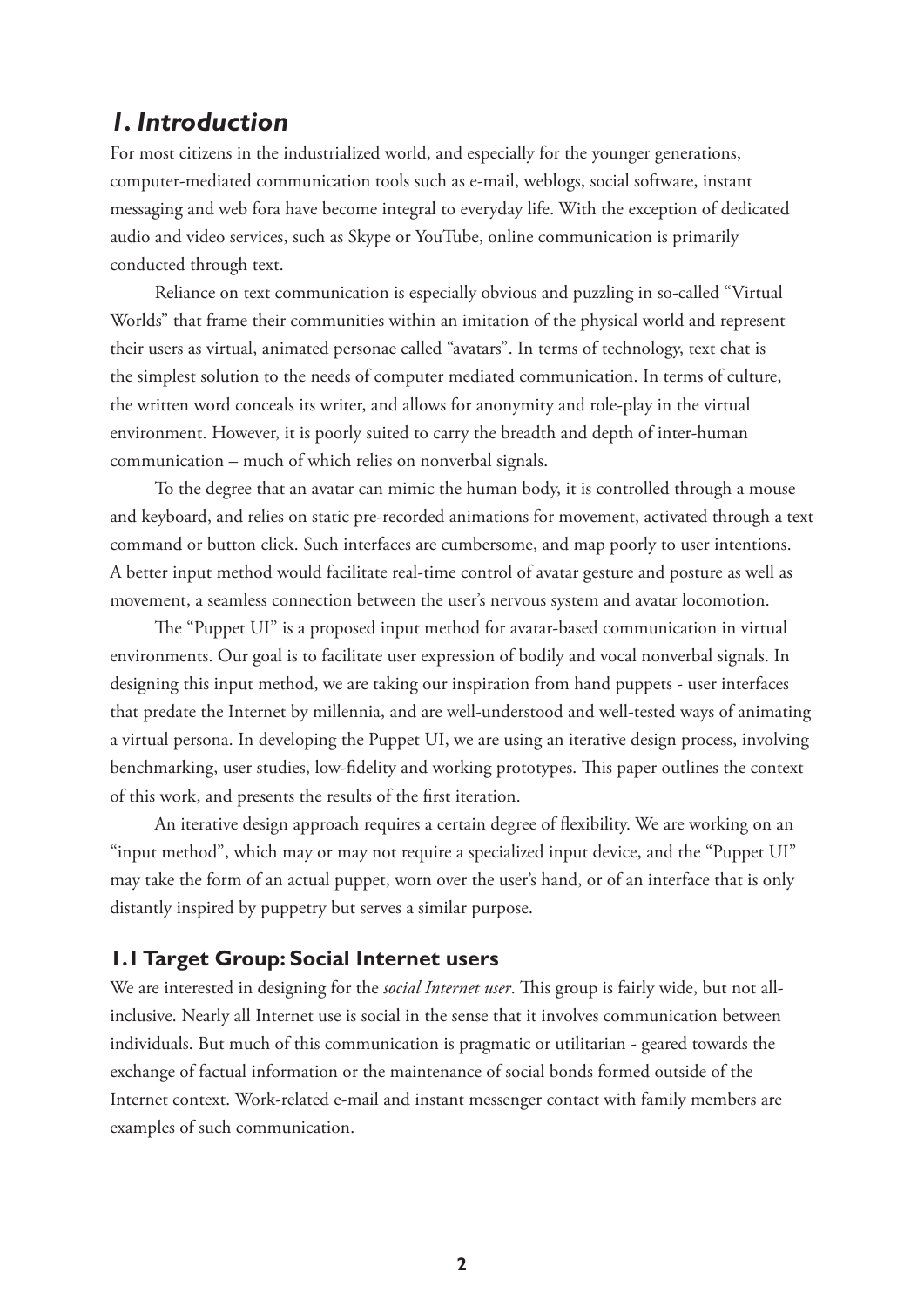Social Internet users additionally seek interaction with other users who they may never meet offline, and engage in social behaviour for the purpose of entertainment or self-expression. Examples of such behaviour include:

- "Role-play", in its' strict meaning of collaborative construction of fictional reality through dramatic impersonation. (Montola 2005). •
- "Role-play", in its' looser meaning of expressing an online identity distinct from the user's offline identities. (Donath 1999, 29 - 59)
- Social curiosity building familiarity with (and understanding of) people the user cannot meet in the offline world.
- Flirtation and virtual romance.
- Cybersex and sexually themed role-play. •
- Company, the satisfaction of the need for human contact.
- Community, the satisfaction of the need to belong.
- Competitive game-play, pitting individuals or teams against AI or other human opponents.

We can draw two conclusions from this list of social Internet behaviours: All of these practices may, to a greater or lesser degree, be aided by non-verbal communication. And they rely, to varying degrees, on hiding the actual user under the layer of the online persona.

We can assume that current social users at present find text input at least minimally acceptable, or they would not engage in social behaviour on the Internet. Our goal is thereby to enhance the experience of those users who find the text input method lacking. These fall into two groups: those who make do with text input, but would prefer a more expressive interface, and those who currently are not social users due to the lack of support for nonverbal communication.

A third group, social users who prefer the text input method, fall outside of our target group. Such users might lack interest or skill in non-verbal communication, or they might feel more comfortable and skilled in expressing themselves through text. Many of the current social users, due to practice and familiarity, can be assumed to belong to this third group.

We are primarily interested in aiding the social interaction of adult users, but do not exclude potential future applications designed for children.

### **1.2 Design objectives**

First and foremost, our ideal input method should facilitate complex non-verbal communication between users. Additionally, it should fulfill four criteria that follow from the target user group:

- **Agency** the user should feel a greater sense of presence and control in the virtual **1.** environment than with the keyboard input method.
- **Learnability** no prior training or explanation should be required for the user to **2.** master the basic functionality of the input method.
- **Flexibility** users should be capable of learning or inventing gestures not envisioned in **3.**the original design.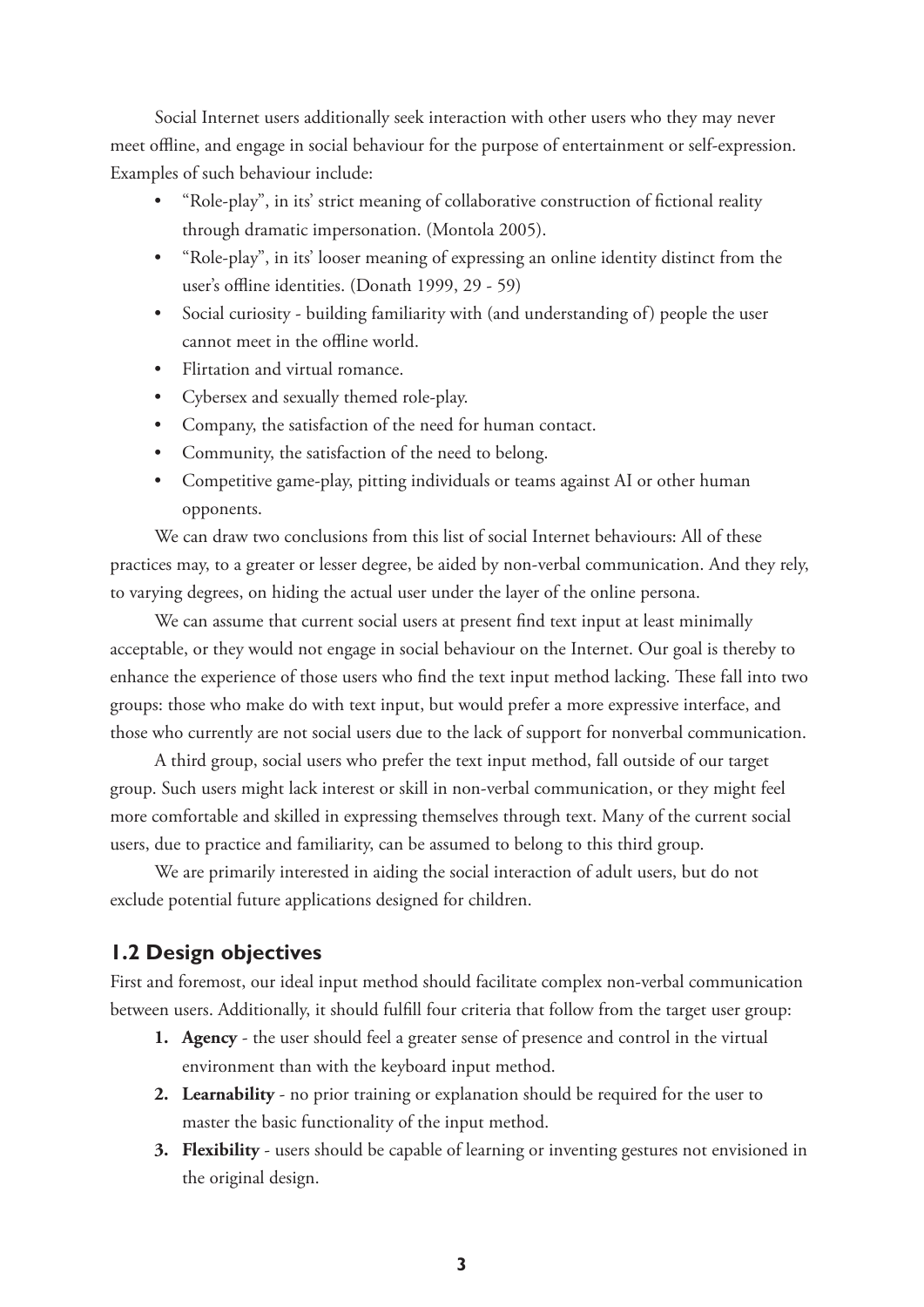**Feasibility** - the input method or device should be based on off-the-shelf, inexpensive **4.** technology.

# *2. Background: Verbal and nonverbal communication*

### **2.1 Nonverbal signals**

Nonverbal signals are essential to any kind of interpersonal communication. As a "communication coding system" nonverbal signals play a key role in impression formation, complex emotional expression and conveying personality (Burgoon and Hoobler 2002, 241-299). Research has found that the majority of humans are strongly reliant on nonverbal cues, such as body movements, gestures and appearance, in order to form initial impressions of others and act upon those impressions. Burgoon and Hoobler describe seven classes of nonverbal codes in human visual cognition and sound sensation:

- **Kinesis:** bodily movements, gestures, facial expressions, posture, gaze, and gait **•**
- **Vocalics** or paralanguage: pitch, loudness, tempo, pauses, and inflection **•**
- **Physical appearance**: clothing, hairstyle, cosmetics, fragrances, adornments **•**
- **Haptics**: use of touch, including frequency, intensity, and type of contact **•**
- **Proxemics**: use of interpersonal distance and spacing relationships **•**
- **Chronemics**: use of time as message system, punctuality, lead time, etc. **•**
- **Artifacts**: manipulable objects and environmental features that may convey messages **•**

In face-to-face communication, most of these nonverbal cues are rich, visible, and relatively easy to grasp. In most situations, they co-exit with linguistic cues.

Colin Ware states that "gesture as linking devices" is the most natural way to link verbal content and visual imagery (Ware 2004, 309). He classifies gestures as belong to three distinct classes, dependent on their relationship to the speech they accompany: deictic (indicating), symbolic (illustrating) or expressive (emphasizing). According to Ware, gestures provide an additional, visual, cognition channel alongside the audible channel of speech. A similar observation is made by Goldin-Meadow (1999, 422): "Because gesture rests on different representational devices from speech, and is not dictated by standards of form as is speech, it has the potential to offer a different view into the mind of the speaker."

### **2.2 Nonverbal signals in virtual worlds**

Table 1 shows the degree to which these non-verbal cues are implemented in two of the most popular virtual worlds – World of Warcraft (a MMO game) and Second Life (a multi-purpose virtual world).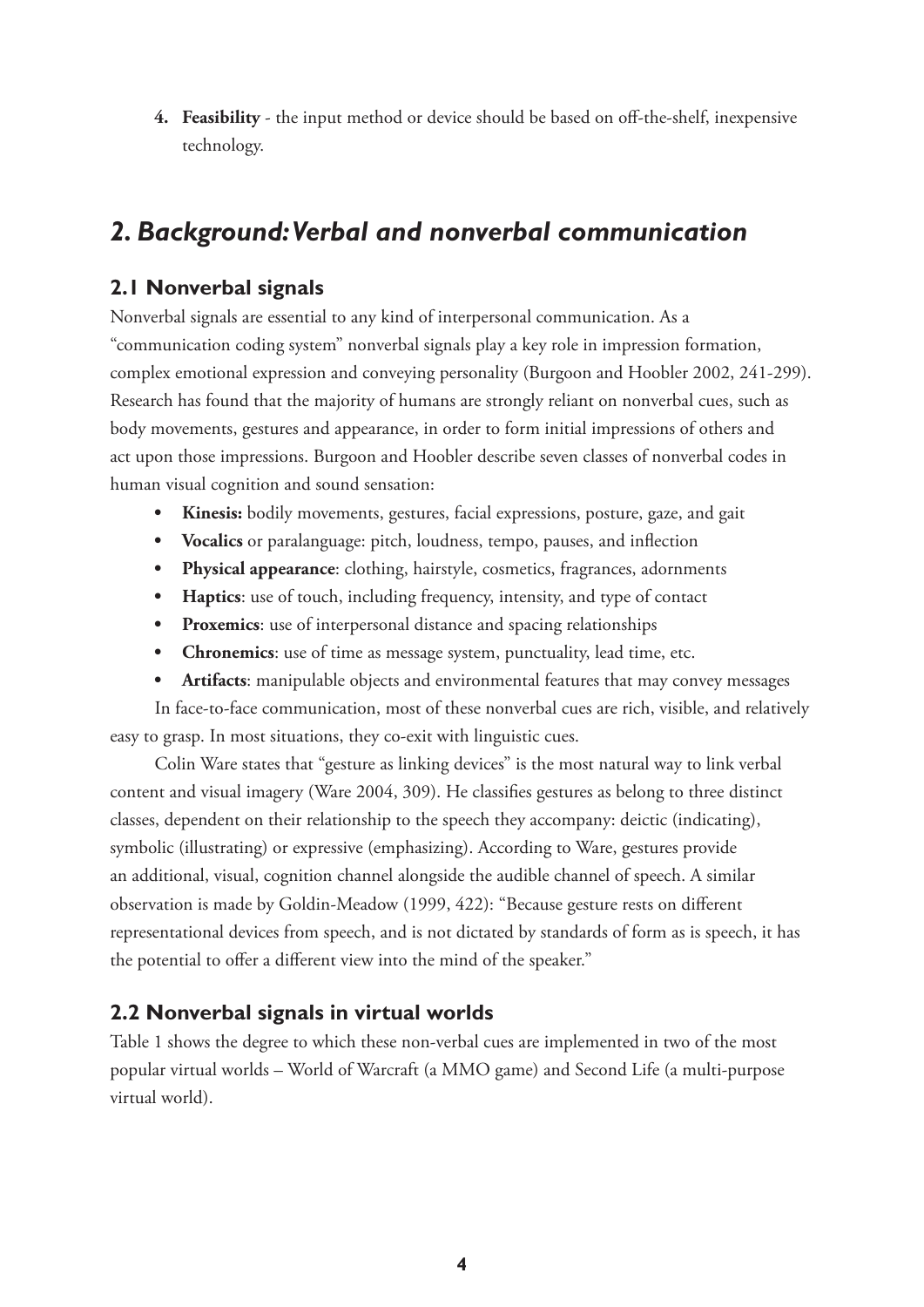|                      | Kinesis             | Vocalics | Appearance | Haptics | Proxemics | <b>Chronemics</b> | Artifacts   |
|----------------------|---------------------|----------|------------|---------|-----------|-------------------|-------------|
| <b>Second Life</b>   | Limited, UC         | No       | Yes        | No      | Possible  | Possible          | Yes, UC     |
| World of<br>Warcraft | Verv<br>Limited, SC | No       | Partial    | No      | Possible  | Possible          | Partial, SC |

**Table 1:** *Support for nonverbal signals in "Second Life" and "World of Warcraft". UC=User Created Content, SC=System Created Content.* 

Proxemics and Chronemics are possible to use as non-verbal signals in virtual worlds, but the nature of such worlds decrease the power of these signals. Since the user is not actually present in the virtual world, but observes the avatars from an external point of view (zooming in and and out at will), proxemics loose some of their power. Lacking voice, and accurate information about the user presence, chronemics – too – loose some of their communicative power. If a user delays an answer, he/she may not be sending a nonverbal signal but simply be preoccupied with something other than virtual world interaction in her real physical environment.

Haptics, the illusion of touch, pose large challenges in terms of technology and human factors, rather than design, and are therefore excluded from this study. Tools that allow the users to modify and create content, such as Second Life's 3D building tools and scripting language, are already proving effective at allowing players to use appearance and artifacts as nonverbal signals.

Our focus is on the two remaining classes of nonverbal signs: kinesis and vocalics. These are, incidentally, the most commonly used and identifiable forms of nonverbal signals.

The virtual worlds that are popular at present have either no user control of avatar gestures, or implement an interface where the user can run commands – as text or button-clicks – to initiate gestures or modify posture. In Second Life, for example, a " /dance" command will start the avatar dancing according to a pre-defined animation. Users can replace such animations by uploading a custom animation of their own design, but not improvise a new gesture on the fly.

Voice communication, a prerequisite for vocalic signals, require voice rather than text communication. At present, voice communication in virtual worlds is only available through third-party services such as Ventrillo and Teamspeak, but not through the user interface itself. Furthermore, speech through such services has no effect on the properties of the virtual world. When a user chats in Second Life, the avatar mimics keyboard-typing movements, but if he or she speaks through voice-chat software nothing happens to the avatar. Neither can the user's voice be heard by other users without the required software set to the appropriate channel.

#### **2.3 Previous research**

There are several examples of design research approaching non-verbal communication in avatarbased online environments. One of the earliest, Comic Chat (Kurlander et al. 1996, 225-236), represented users as 2D avatars on a stage composed according to the conventions of comic strips.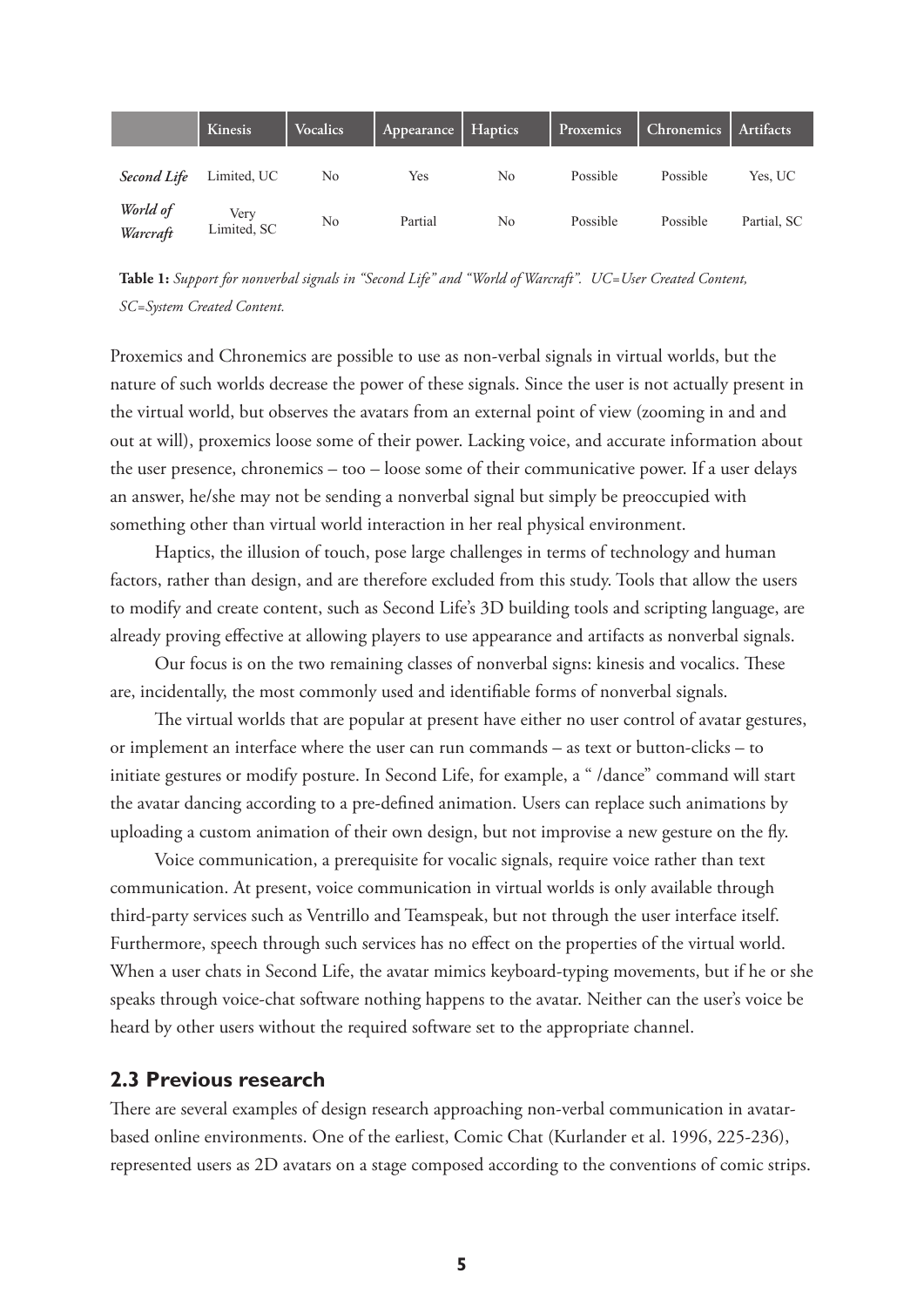BodyChat (Vilhj‡lmsson and Cassell 1998, 269-276) and Cursive (Barrientos and Canny 2002, 151-152) automate avatar gestures by estimating the user's intentions. In BodyChat, intentions are explicitly input through user selection of events such as "greeting" and "farewell" but are modified by variables such as time and distance between avatars. Cursive, designed for pen input, allows avatar control through pen gestures, and additionally interprets the user's handwriting to determine the avatars gesture and posture. Sentoy (Paiva et al. 2003, 60-67) uses a physical doll as input device for a virtual doll, in the context of a game where the user would manipulate the doll through one of six pre-set gestures corresponding to emotions.

### *3. Puppets as interfaces*

#### **3.1 Learnability of hand puppets**

Puppets and their interfaces come in a wide range of complexity and required skill. Some puppet designs, such as the Balinese shadow puppet or the two-handed marionette of European puppetry, require years of practice to master. "Hand puppets", which are worn over the puppeteer's hand, require minimal skill to manipulate. A child may pick up a hand puppet for the first time, and immediately be able to use the puppet to mimic speech and for gestural communication.

The learnability of puppet models is largely an issue of mapping and coordination. In the case of the hand puppet the fingers of the puppeteer are mapped directly to the limbs of the puppet, providing instant feedback and reducing the cognitive load of puppet operation. Singlehanded puppets further reduce the need for coordination between the puppeteer's limbs. As such, hand puppets are ideal models for an avatar control method designed for end users with no particular skill in puppetry. Additionally, single-handed puppet interfaces leave the puppeteer's other hand free for mouse or keyboard interaction.

Most hand puppet designs fall into one of two categories - they are "sock puppets", where the puppeteer uses the thumb opposite the four remaining fingers to control a puppet's mouth movements, and "glove puppets" where the puppeteer manipulates the head and arms of the puppet using the thumb, middle and little fingers. The anatomy of the human hand makes it difficult to move all five digits independently of each other. Typically, a glove puppet will be manipulated through the use of three digits: the thumb, the little finger and the middle finger. The index and ring fingers may either be clutched against the palm, or (preferably) moved together with the middle finger and little finger.

#### **3.2 User Study**

We conducted an informal user study to observe how ordinary people (not professional puppeteers) express themselves through a glove puppet. As we sought to understand play behaviour, the experiments took place in a class room and a cafe, rather than in a laboratory or studio. We did two different experiments: in the first experiment, we asked users manipulating a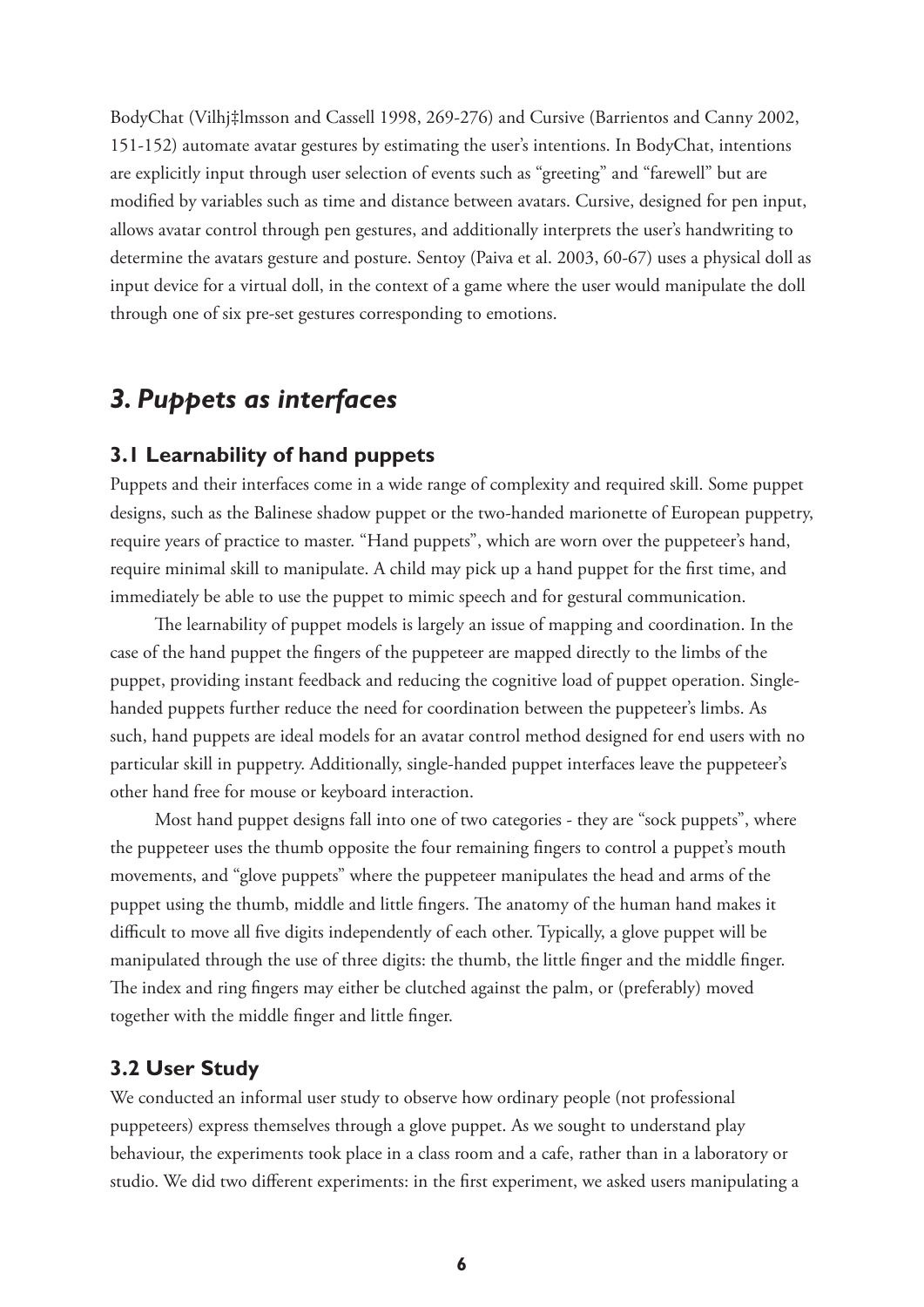hand puppet to have a short conversation with another person. In the second experiment, we ask users to express certain emotions, such as joy, sadness and boredom, through the hand puppet. These experiments were recorded to video and reviewed afterwards.

Findings from observation of the conversation experiments (3 experiments):

- Users made larger and more visible movements when the puppet was "speaking" than when it was "listening". For example, users would move the puppet in a small, nodding movement to indicate "I'm listening". (much like two people have a conversation)
- All three of Ware's gesture classes (symbolic, deictic and expressive) were used.  $\bullet$

Findings from observation of the expression experiments (4 experiments):

- "Joy" was usually indicated by large, energetic, rapid movements with the puppets head lifted upwards. •
- "Sad" movements were usually slow, with the puppet's head bowed down and the hands held close to the face or eyes.
- "Boredom" movements were less consistent than the two others. Two out of four users expressed this emotion by making puppet leaning backwards.
- Although there are general trends for both happy and sad movement, each user's movements were distinct and unique.

Findings from both experiments:

- All users employed vocalizations, such as laughs, whistles and sighs, to clarify the puppet's emotion. For example, rapidly twisting the puppet from left to right might be interpreted in several ways, but giggling sounds accompanying it were used to express joy. •
- Users often twisted the puppet around. Rotation of the head or whole puppet along the vertical axis was the most common form of twisting.
- A recognizable figure might not be an ideal puppet for a generic avatar. Our puppet •looked like a lamb, and so at least two users tried to express the character of a lamb rather than conveying their own emotions and intentions.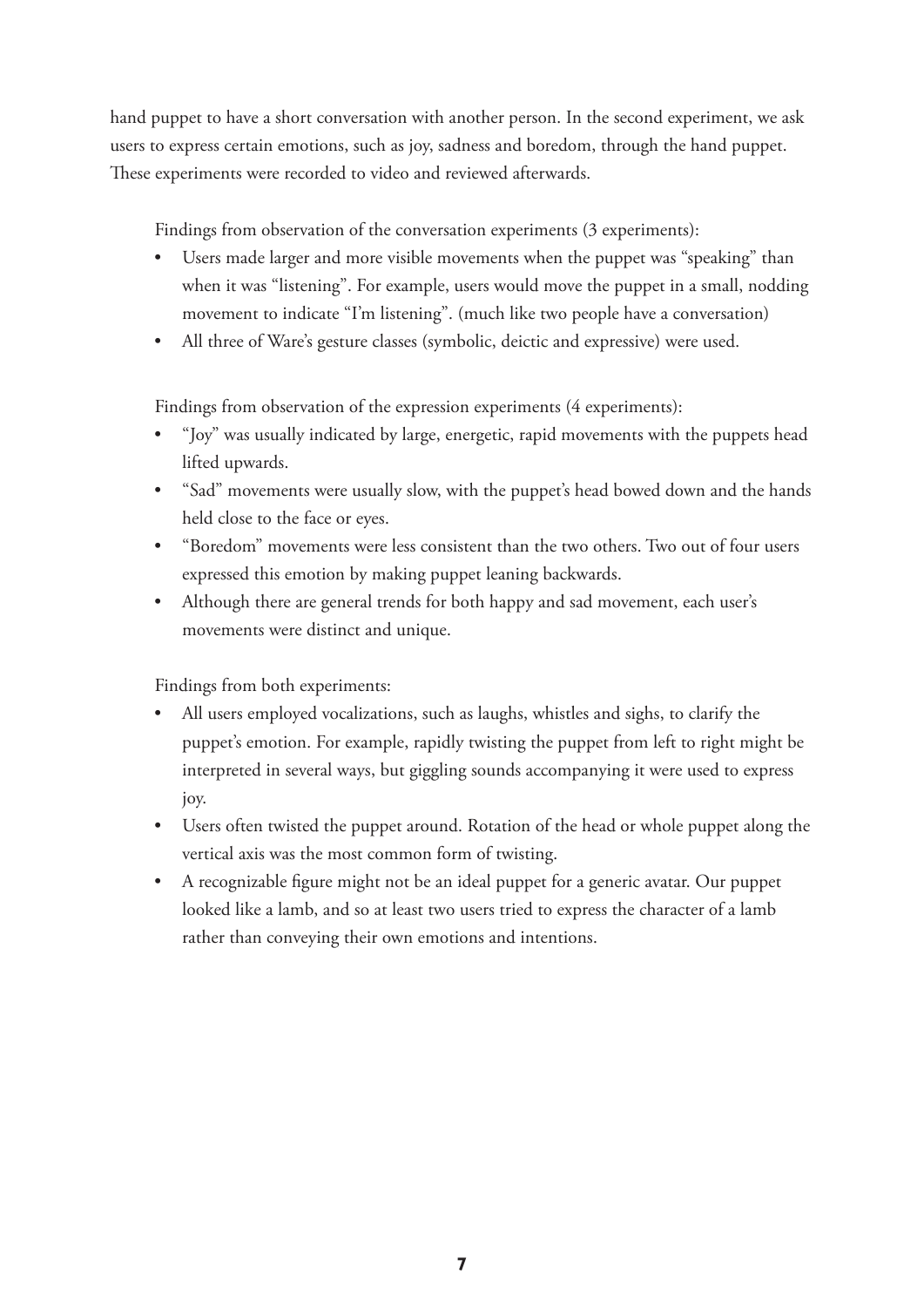# *4 Prototyping puppet UI*





### **4.1 Tracking**

To emulate the interface of a glove puppet, our ideal input method needs to track three points - corresponding to the three fingers - in all three dimensions. Glove puppets only incidentally require the movement of the finger joints to operate - sufficient information can be obtained by tracking the fingertips relative to the hand.

Rotation of the fingers relative to each other is near impossible, and so tracking of finger rotation is not necessary. However, hand puppet manipulation requires rotation and movement of the whole hand. Our user interviews showed users twisting the puppet from left to right in order to communicate a gesture of refusal, or lifting it rapidly up and down in a jumping motion to communicate joy or anger.

An **ideal** hand-tracking device for avatar puppetry will thus have the following requirements:

- Tracking of three points, correlated with fingers, in 3 degrees of freedom (x, y and z axes) each. •
- Tracking of whole hand rotation and movement in 6 degrees of freedom x, y and z plus rotation along all three axes. •

This adds up to a requirement for a 15 degrees of freedom (DOF) hand-tracking device, a level of tracking offered only by expensive high-end datagloves. However, the interface method does not require precise data on hand location and rotation, as information about hand rotation along the x and z axes can be inferred by comparing fingertip location to the palm location. Additionally, the movement of fingertips is anatomically constrained, so that their position along the z axis may – at least partially - be inferred from their position along the x and y axes. A minimal hand-tracking device for avatar puppetry therefore needs only to meet the following requirements:

Tracking of the palm in two degrees of freedom (x,y). •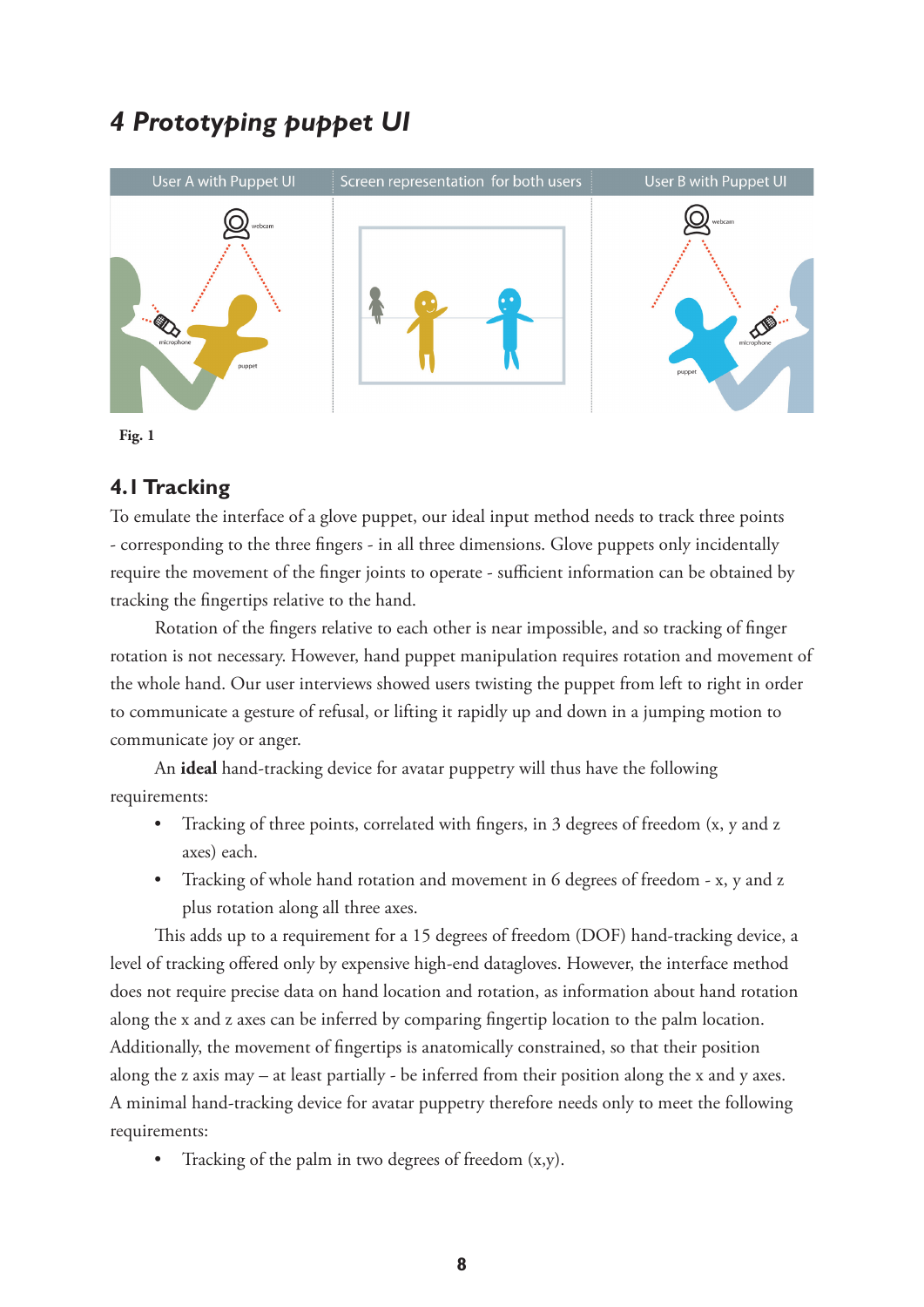- Tracking of three points correlated with fingers, each along the x and y axes, relative to the palm. •
- Tracking of hand rotation along the y axis. •

The **minimal** Puppet UI may therefore be made by tracking four points along two axes, and rotation of the whole hand along one axis. The location tracking can be accomplished through a 2D input device such as a web camera, accompanied by colour or pattern tracking software and calculation of the points' position relative to each other. Hand rotation along the y axis is not easy to infer from a 2D capture device, but early prototypes can be done without yrotation tracking.

Additionally, certain events may need to be tracked with additional precision:

- Two fingers touching, e.g. the case of an avatar clapping. •
- Fingers touching the palm, the case of a closed fist. •

These events may be inferred by the proximity of tracked points – two fingertips overlapping can be interpreted as a "clap" event. Unfortunately, occlusion of a tracked point by another will yield the same data even without the fingers actually touching. Ideally, touch sensors in the device will be able to detect such events.

#### **4.2 Feedback**

Glove puppets provide tactile feedback through fingertips touching each other or the hand, and through the properties of the material itself. The material properties of the puppet are important constraints on user manipulation - by making movements easier or harder to perform, they constrain the puppet to make certain gestures easier or harder to express. In a well-designed puppet, the gestures that are easy to express will be the ones that make thse puppet more convincing. A Puppet UI may be designed along the same lines – built to constrain certain movements, and make other movements simpler. This would also provide the user with passive haptic feedback.

Active haptic feedback is desirable to the degree that the avatar touches other physical objects in the virtual environment. This may be the case, as with avatars shaking hands or wielding tools, but the complexity and expense of active haptic devices means that this type of feedback is not feasible for the Puppet UI project.

The primary feedback from the Puppet UI will thereby be visual. As the interface maps the user's hand to a 3D avatar, visual feedback may come from both locations:

- 1. The user observing the avatar movements on the screen
- 2. The user observing his/her hand as it is being tracked

This leaves us with two options for further design. If the screen is to provide all feedback, the input device does not need to resemble a puppet. But if the input device, by itself, provides visual feedback it may need to resemble the puppet to some degree. We intend to explore both options through further prototypes and user studies.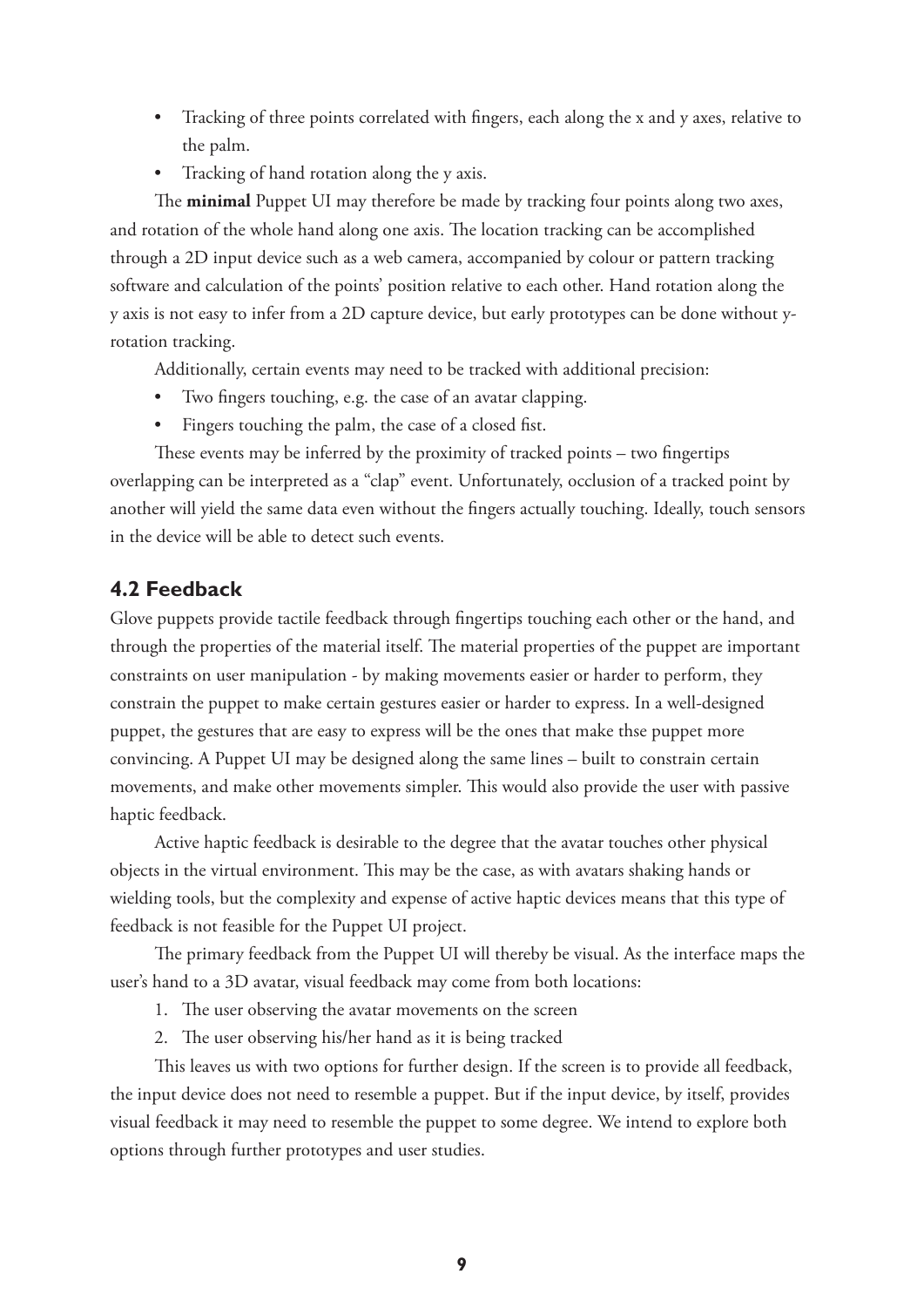# glove as input device



**Fig. 2**

#### **4.3 Working Prototype**

To test our assumptions further, we built a rough working prototype. The prototype was programmed in Macromedia Director MX, using the TTCPro Xtra for colour tracking. Our protoype input device was a glove, with three coloured points on the fingertip, worn and held in front of a web camera. The software would track the fingertip points, and map them to the limbs of a 2D avatar. We tested two different forms of mapping. In our first experiment, points and limbs were mapped directly to each other. If the user moved her middle finger to the right, the avatars head would move to the right. The second experiment limited the avatars movements to trajectories – if the user moved her middle finger to the right, the avatar head would stay in the same location, but tilt towards the right.

The first experiment, providing direct mapping between fingertips and avatar limbs, worked better than the second experiment, where the tracked data was modified to better represent the movements of the avatar. Users reported a stronger sense of control, and viewers felt the motions of the simple avatar to be more believable. These results indicate that immediate feedback and direct mapping are necessary to sustain user agency in this form of manipulation.

The lack of precision in colour tracking led the avatar's limbs to move even when the users hand was still. The precision of colour tracking may be improved through a better camera, better tracking points, and more control over the lighting. Still, this indicates that the colour tracking method may not work well enough for an end-user product.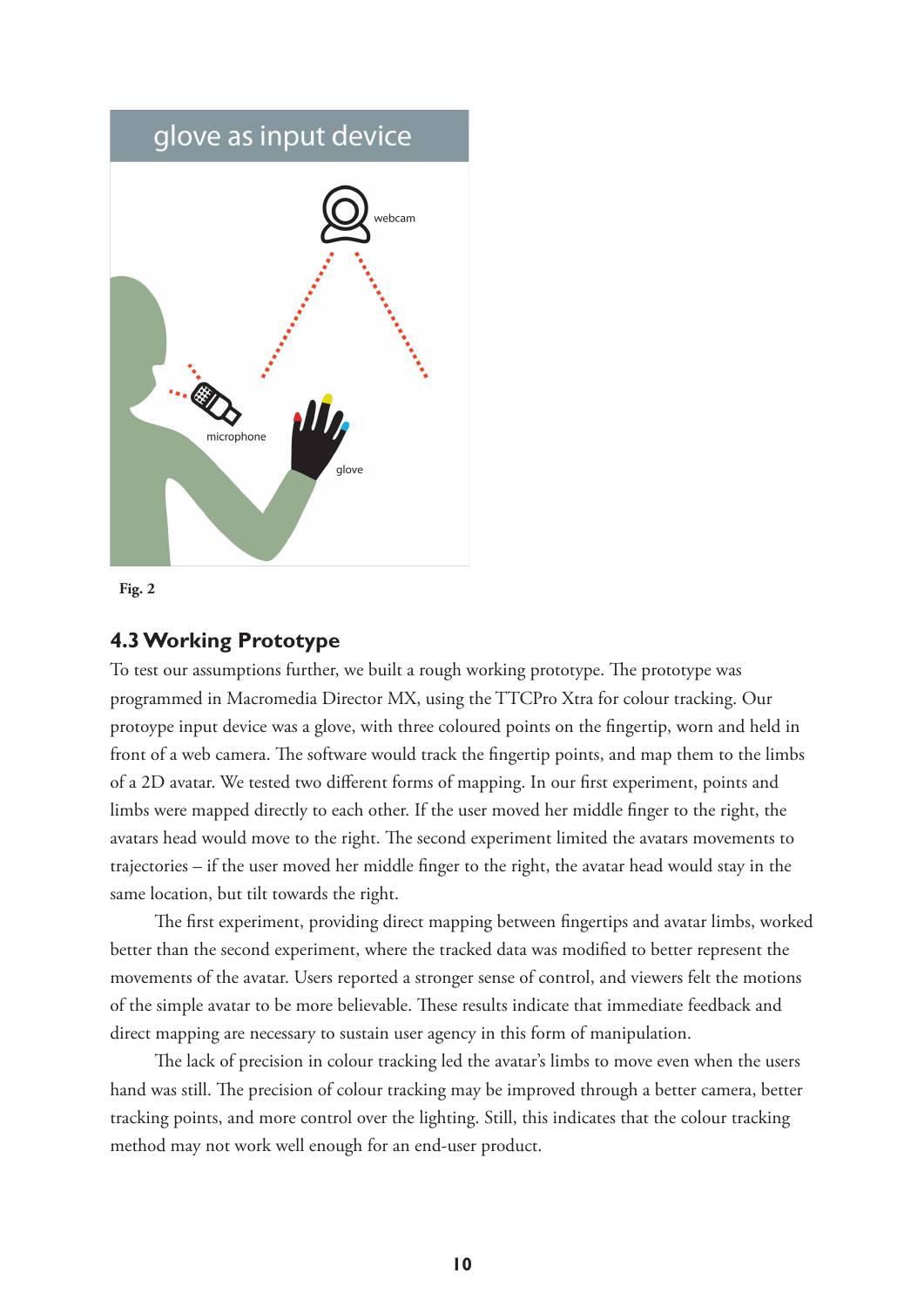

**Fig. 3** *The prototype*

### *5. Discussion*

### **5.1 Speech**

In 2.2 (above) we identified kinesis and vocalics as the classes of non-verbal cues most suitable for our purposes. The prototype Puppet UI explores the use of kinetic cues, but not vocalics – which are conveyed through verbal communication. Though one might easily imagine a purely nonverbal virtual environment, where communication occurs through mimicry, the goal of our design is to enhance rather than substitute the user experience of current virtual environments. Language therefore needs to be considered for future iterations.

One option is to retain the text chat interface currently used in virtual worlds. If the user is engaged in using one hand for avatar control, the other hand might be used for text entry through a keyboard. Keyboard text entry, while it may be done single-handedly, is significantly faster when done with both hands. Furthermore, users are generally accustomed to two-handed keyboard typing. In the typical desktop computer set-up, one hand is also used for interaction with a mouse or other pointing device.

A second option, then, is to use voice communication – which would also add vocalics to the array of non-verbal signals. By tracking the user's voice input, especially if aided by a microphone that filters out ambient noise, the avatar's mouth or head can by synchronized to the spoken word. In our initial user tests, we saw a clear difference in user behaviour depending on whether the puppet was made to speak or not. A speaking puppet would be moved in large, dramatic gestures while a silent (listening) puppet might make small, almost imperceptible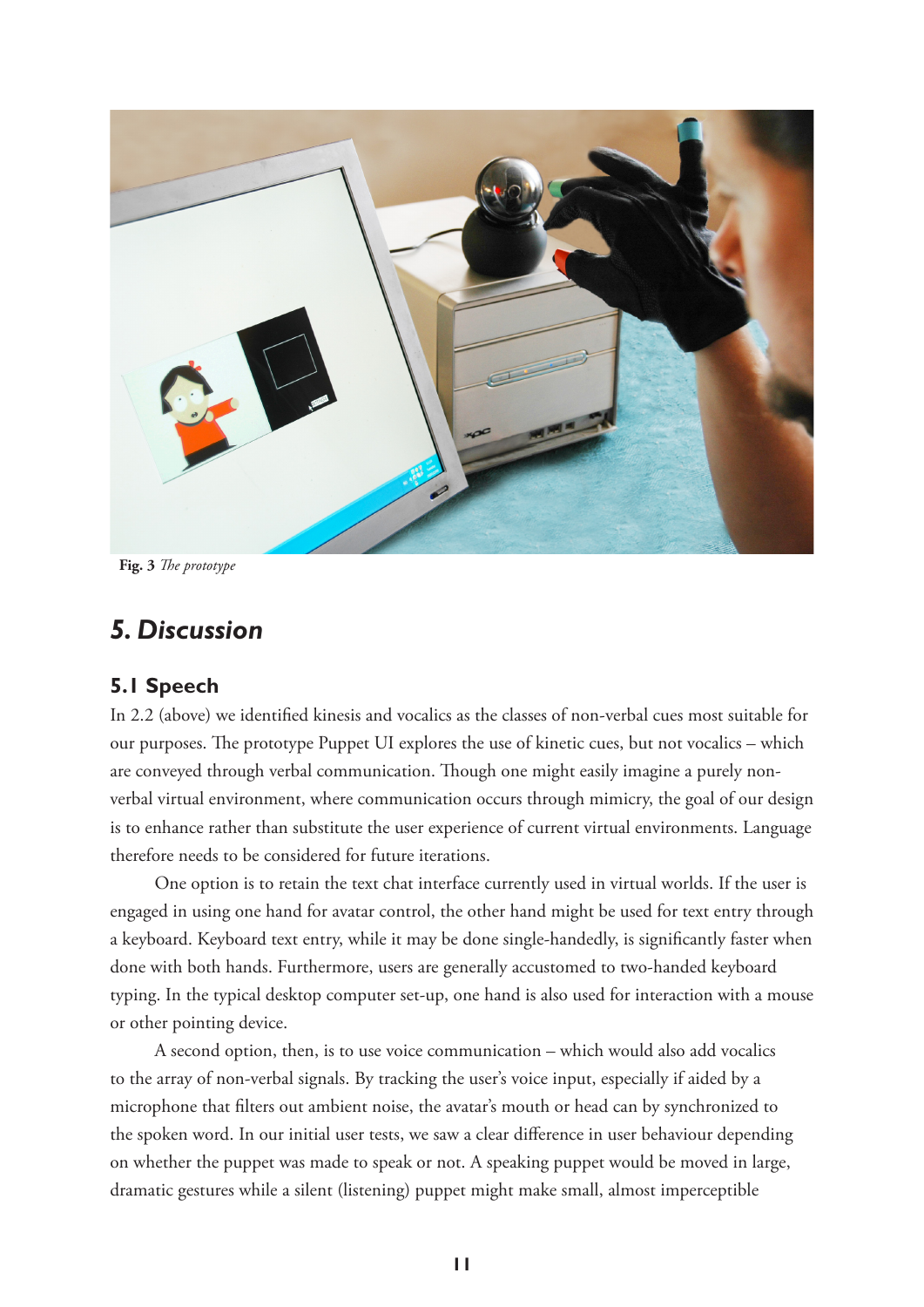movements to communicate agreement, disagreement and attention. Tracking the user's voice input can thus confer the additional benefit of modifying avatar behaviour to imitate this pattern.

However, voice in virtual environments is far from unproblematic. The user's real voice risks revealing his/her gender, age, nationality, dialect or sociolect in ways that text chat does not, limiting the anonymity of the user and making role-play difficult. Practices such as gender-play, where a user of one gender plays an avatar of the opposite gender or some third gender, are welldocumented and pervasive in virtual environments. The virtual world promises that "you can be whoever you wish to be" - this might be part of the core appeal for current Social Internet users.

#### **5.2 Conclusions**

The prototyping, benchmarking and user studies done in the first iteration showed that the idea itself is viable. But it also showed that further iterations are needed to refine and test this idea. Future iterations of the prototype should include audio transmission and study how this effects user behaviour and perception. The question of input device design, whether it should ideally resemble the avatar or not, needs to be resolved through comparative user studies.

The current iteration of the Puppet UI captures hand and head movements well, but it is far less precise when it comes to facial expressions. Users are limited to moving and/or tilting the avatar's head, and to underline head movements with arm movements. Given the importance of facial expression in non-verbal communication, this may prove a disadvantage. This issue can be further explored by modifying our input device to work as a facial control interface, mapping points to eyes and mouth movements rather than head and hands, or by directly tracking the user's facial expressions.

It is possible that the puppet UI would not appeal to the typical social Internet users. It would break with already established practices regarding anonymity and textual metacommunication. We hope to test whether a puppet UI might appeal to new users, whether it might enable new kinds of social Internet practices, and whether such practices are interesting or powerful enough to replace text-based practices.